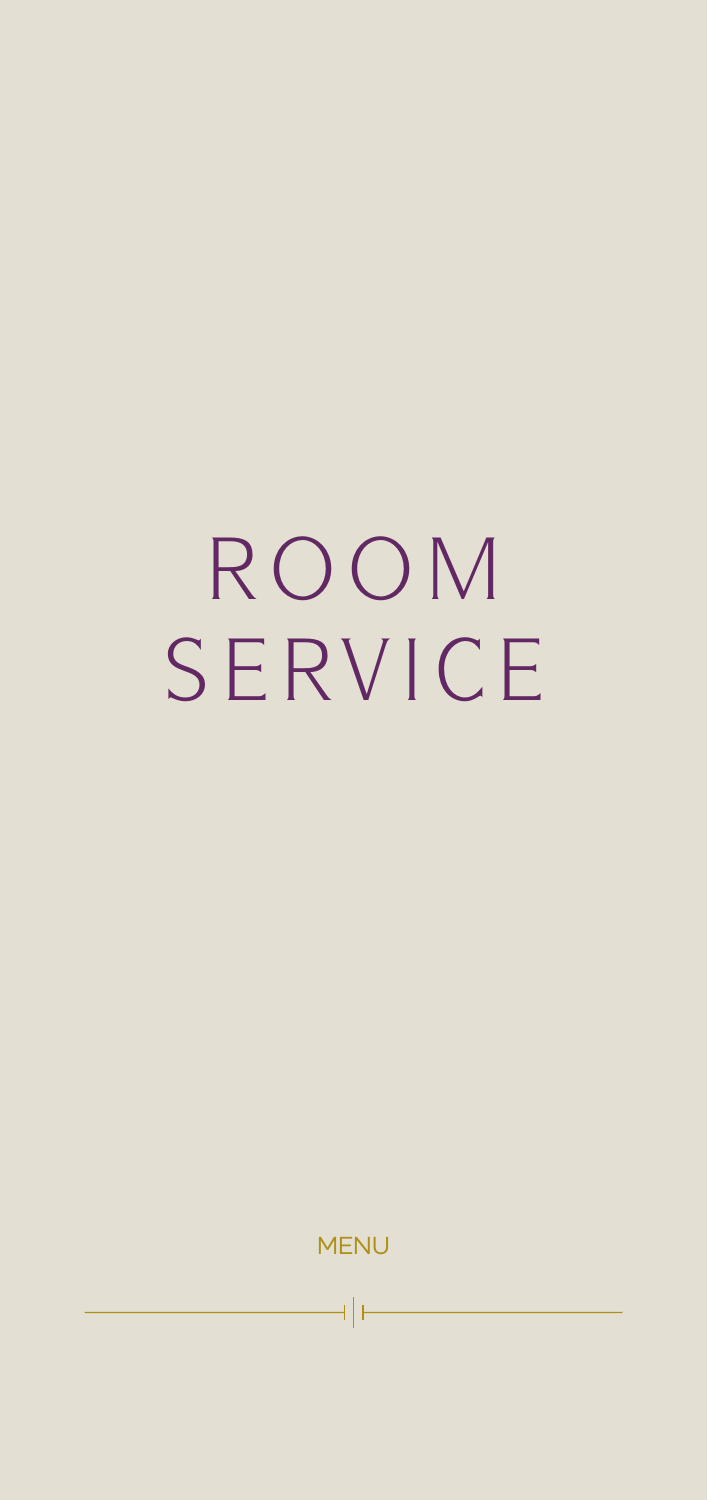## **WELCOME**

We pride ourselves on offering a good choice of quality dishes using proper British flavours where possible.

To order room service please dial '0' on the hotel telephone.

Enjoy your meal!

| Ve         | Vegan                                                                |
|------------|----------------------------------------------------------------------|
| $\vee$     | Vegetarian                                                           |
| <b>GF</b>  | Gluten-free                                                          |
| <b>24h</b> | Select dishes available 24/7.<br>All other dishes available for room |
|            | service during restaurant opening hours.                             |





EU food allergen information contained within menu items is available via this QR code or from a team member.



FOOD DRINKS AND DRINKS

All prices are inclusive of VAT at the current rate. Please note: a tray charge of £5 will be applied to your bill for all room service orders.

**FOOD ALLERGIES & INTOLERANCES:** before you order your food and drinks please speak to our staff if you would like to know about our ingredients; we cannot guarantee that any food or beverage item sold is free from traces of allergens.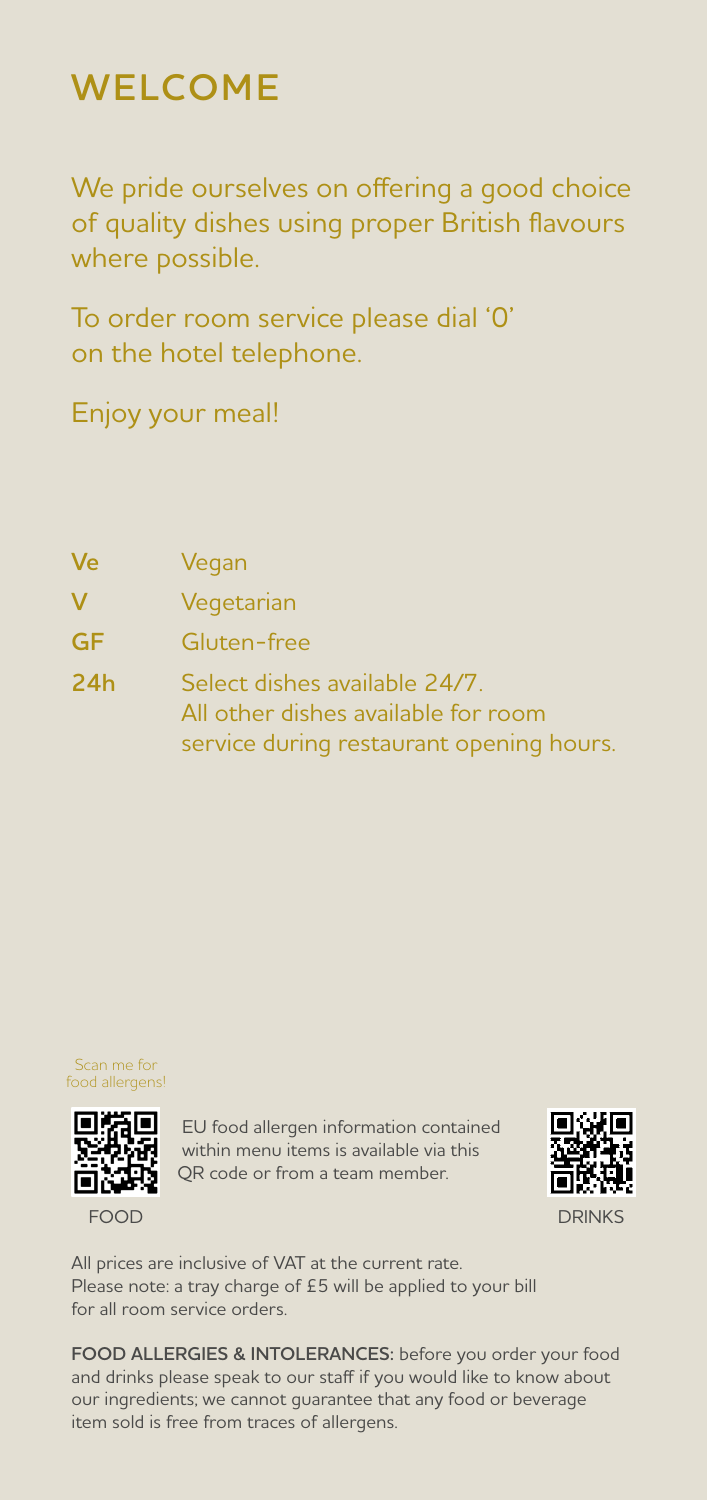#### **SOUP AND SANDWICHES**

*All sandwiches are served on a choice of white or wholemeal bloomer bread* 

| Pea and mint soup<br>Vegan cheddar croutons and<br>sourdough bread (Ve) (24h) | £6.25 |
|-------------------------------------------------------------------------------|-------|
| Egg, watercress and mayonnaise (V) (24h)                                      | £6.00 |
| Mature cheddar and chunky pickle (V) (24h)                                    | £6.25 |
| Ham and grain mustard (24h)                                                   | £6.50 |
| Tuna, spring onion and cracked<br>black pepper mayonnaise (24h)               | £7.00 |
| Coronation chicken (24h)                                                      |       |

#### **SALADS**

| Classic Caesar salad<br>Cos lettuce, anchovies, croutons,<br>Caesar dressing and Italian cheese<br>Add grilled chicken, salmon or halloumi for £3.00 | £13.00 |
|------------------------------------------------------------------------------------------------------------------------------------------------------|--------|
| Goat's cheese salad<br>Beetroot, fennel, rocket, and pesto dressing<br>Add grilled chicken, salmon or halloumi for £3.00                             | £14.00 |
| <b>BURGERS</b><br>All burgers are served in a brioche bun with<br>chunky-cut chips                                                                   |        |
| Classic 100% British beef cheeseburger<br>Cheddar cheese, salad and mayonnaise                                                                       | £16.00 |
| Classic 100% British beef ranch burger<br>Onion rings, crispy bacon and BBQ sauce                                                                    | £16.50 |
| Crispy buttermilk chicken burger<br>Baby gem lettuce and tomato relish                                                                               | £16.50 |
| Falafel and spinach burger<br>Lime yoghurt and tomato relish (V)                                                                                     | £15.00 |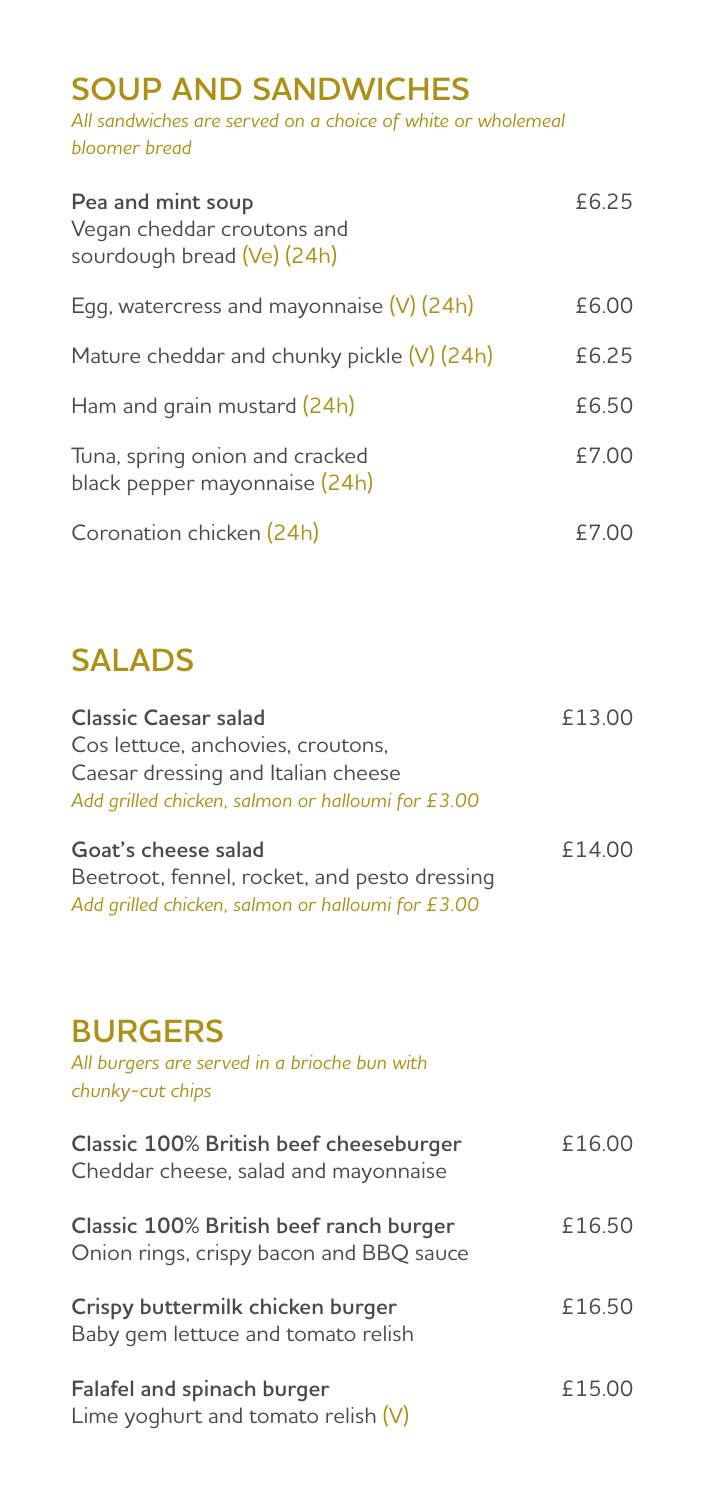#### **PIZZA** *Stone-baked 12" pizza with a rich tomato sauce*

| Goat's cheese, red onion and spinach (V) (24h)                        | £14.00 |
|-----------------------------------------------------------------------|--------|
| Margherita, tomato, mozzarella,<br>herbs and rocket (V) (24h)         | £13.50 |
| Pork salami, prosciutto, pepperoni,<br>chorizo and pork sausage (24h) | £15.00 |

## **SOMETHING ON THE SIDE**

| Beer-battered onion rings (V) | £4.00 |
|-------------------------------|-------|
| Chef's garden salad (V)       | £4.00 |
| Chunky-cut chips (V)          | £4.00 |
| Garlic bread (V)              | £4.00 |

## **SWEET TREATS**

| Deep-filled apple pie<br>Custard or vanilla ice cream (V)                                     | £6.75 |
|-----------------------------------------------------------------------------------------------|-------|
| Caramelised biscuit cheesecake<br>Caramel sauce (Ve)                                          | £6.75 |
| Sticky toffee pudding<br>Sticky toffee sauce, served with custard<br>or vanilla ice cream (V) | £6.75 |
| Movenpick ice cream<br>Choose from vanilla, strawberry<br>or chocolate (V)                    | £6.00 |
| Selection of cheese and biscuits<br>Celery and grapes (V)                                     | £9.00 |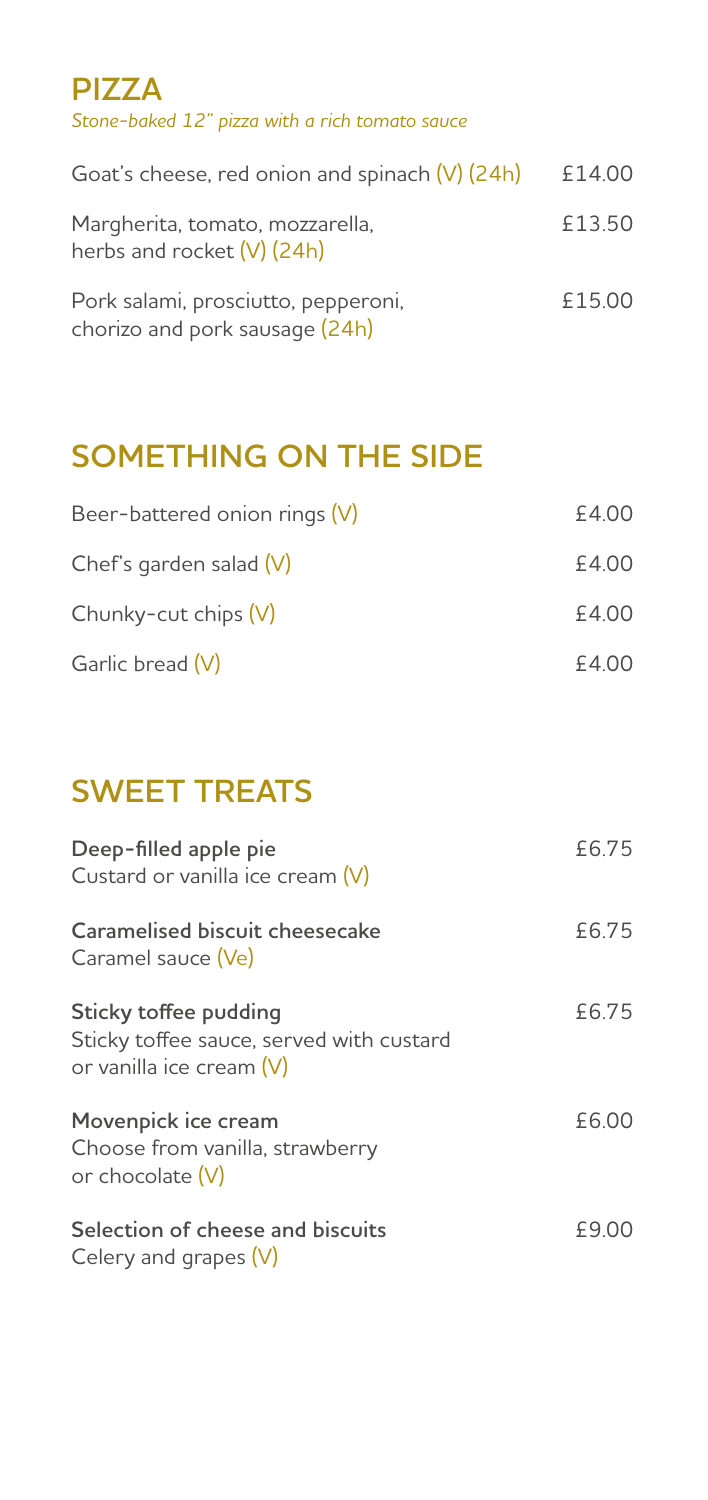### **BOTTLED BEERS**

| Goose Island IPA 355ml (5.9%)    | £5.20 |
|----------------------------------|-------|
| Sharp's Doom Bar 500ml (4.3%)    | £5.40 |
| Beck's 275ml (4.8%)              | £440  |
| Budweiser 330ml (5%)             | £4.40 |
| Corona 330ml (4.5%)              | £4.40 |
| Beck's Blue 275ml (alcohol-free) | £3.80 |
| Stella Cidre 500ml (4.5%)        | £5.20 |

#### **SPECIALITY BEER**

| BrewDog Punk IPA 330ml (5.4%) | £5.20 |
|-------------------------------|-------|
| Singha Beer 330ml (5.0%)      | £4.60 |
| Goose Island 312 355ml (4.2%) | £5.20 |

## **CHAMPAGNE AND SPARKLES** Bottle

| Taittinger Brut Réserve, France, elegant<br>and refined Champagne - the perfect fizz! | £65.00 |
|---------------------------------------------------------------------------------------|--------|
| Galanti Prosecco, Italy, apples and pears with<br>creamy bubbles                      | £27.50 |
| Galanti Spumante Rose, Italy, fresh, fruity<br>pink sparkler                          | £27.50 |
| Pongrácz Brut, South Africa                                                           | £42.00 |
| Louis Dornier et Fils Brut, France                                                    | £55.00 |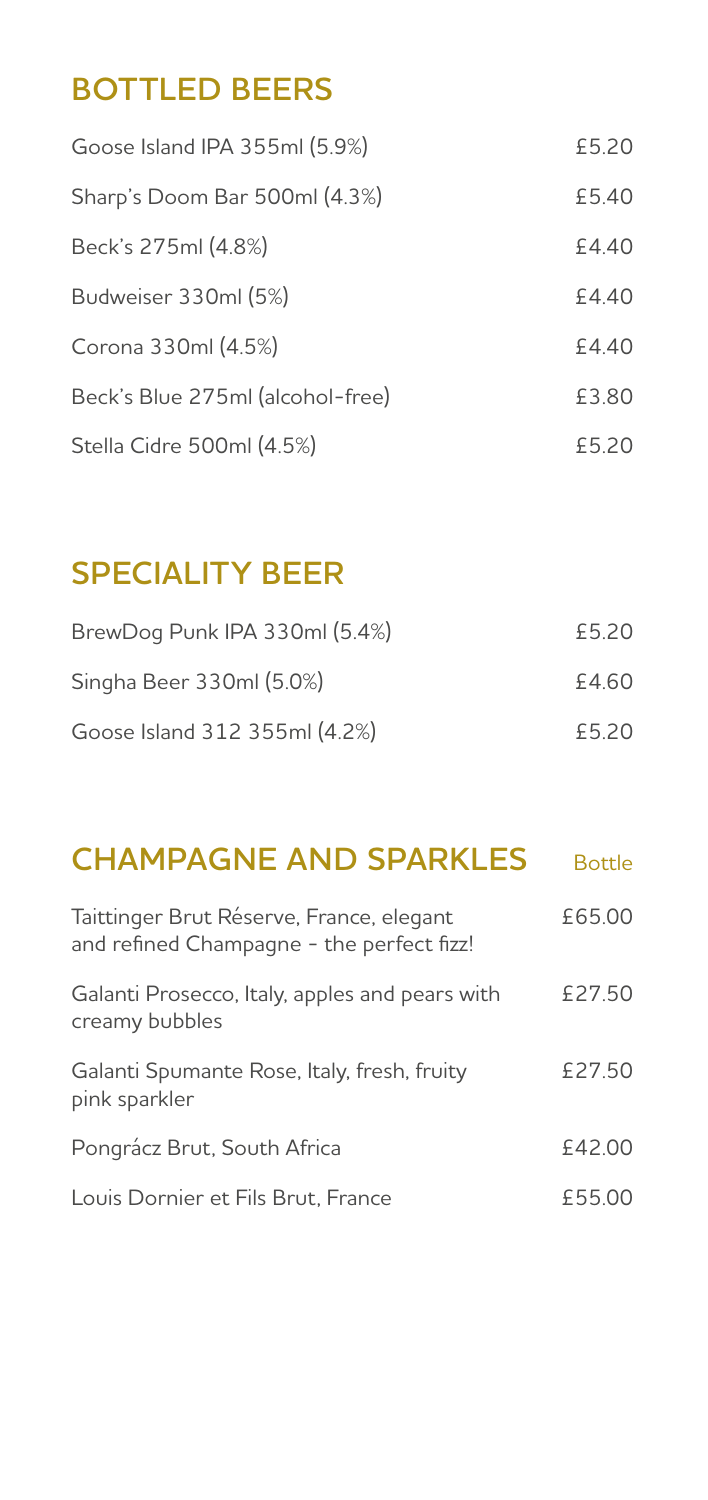## **HOT DRINKS**

| <b>COFFEE</b>                                | 7 D   |
|----------------------------------------------|-------|
| Americano                                    | £3.30 |
| Espresso                                     | £2.80 |
| Double espresso                              | £3.50 |
| Cappuccino                                   | £3.60 |
| Flat white                                   | £3.60 |
| Caffé latte                                  | £3.60 |
| Macchiato                                    | £3.60 |
| Extra shot                                   | £0.50 |
| Syrup shot: caramel, vanilla, or gingerbread | £0.50 |

## **HOT CHOCOLATE**

| Hot chocolate                |       |
|------------------------------|-------|
| Hot chocolate, whipped cream | £3.80 |
| and marshmallows             |       |

## **SPECIALITY TWININGS TEA**

| English Breakfast      | £3.00 |
|------------------------|-------|
| Earl Grey              | £3.00 |
| Gingerbread Chai Latte | £3.00 |
| Simply Sencha          | £3.00 |

**TWININGS**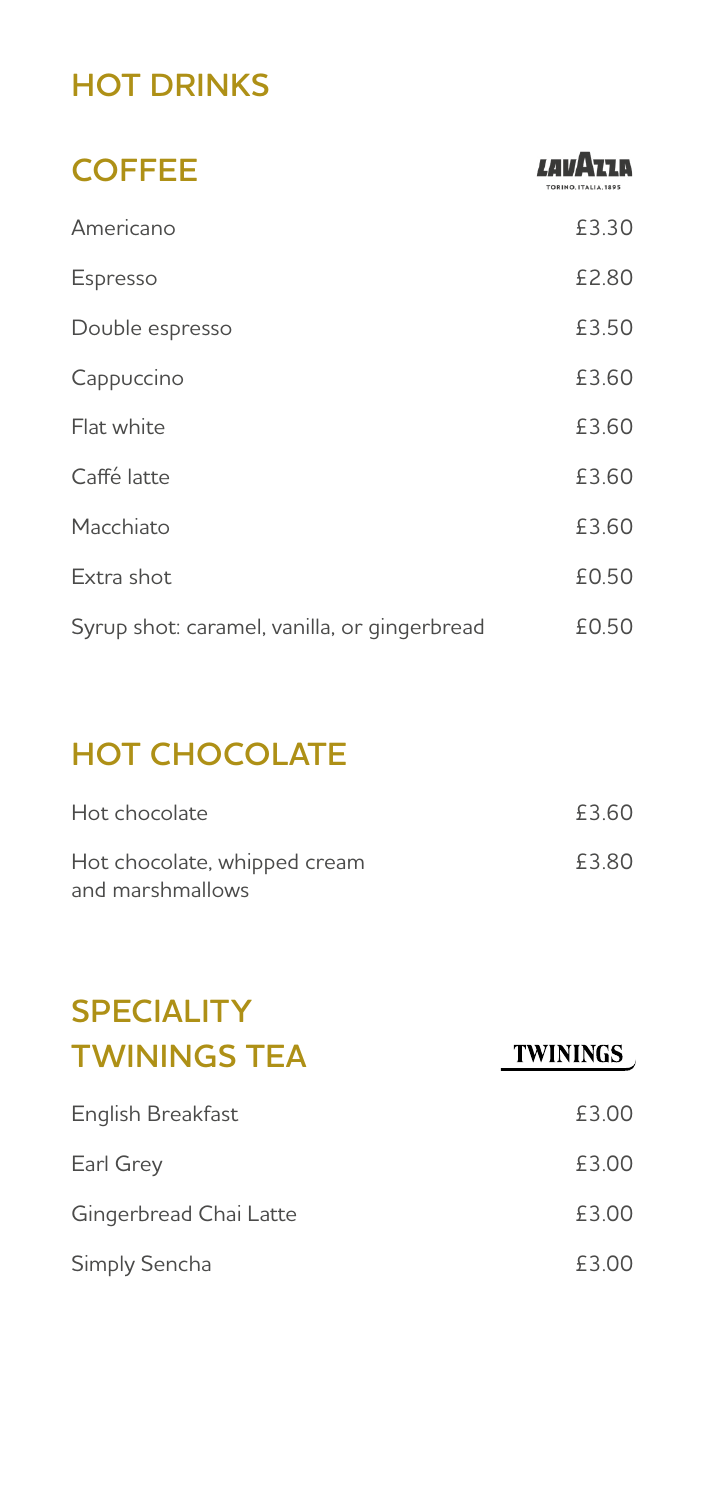

#### **DRINKS**

A wide range of wines, spirits and soft drinks is available. Please ask room service for further information.

### **MINERAL WATER**

| Still mineral water 330ml     | £2.80 |
|-------------------------------|-------|
| Sparkling mineral water 330ml | £2.80 |
| Still mineral water 750ml     | £4.50 |
| Sparkling mineral water 750ml | £4.50 |